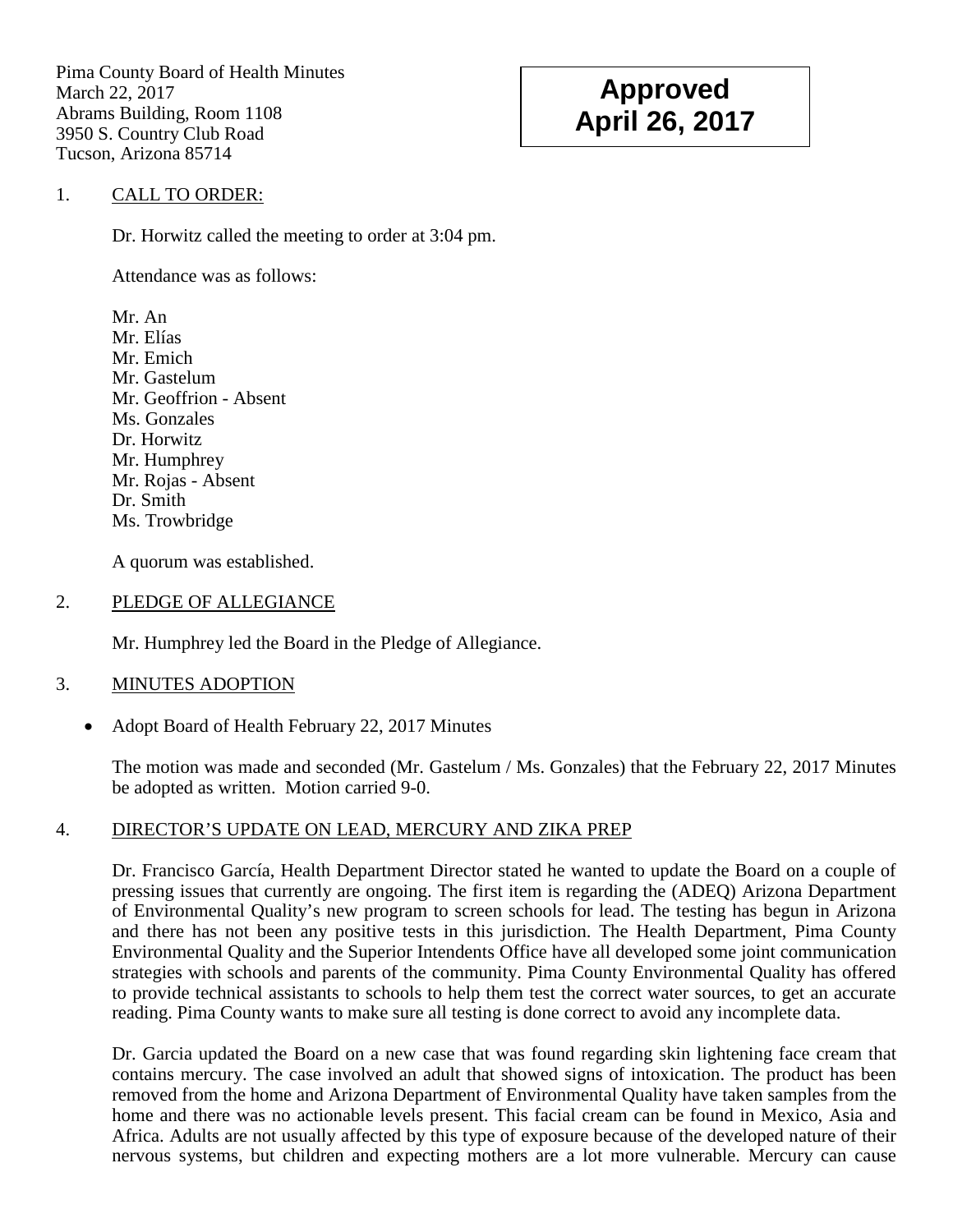serious harm to children's developing nervous systems. The County has put out advertisement to get the community informed of the hazards of what this face cream can cause. Dr. Garcia briefly spoke on Zika Virus and stated the Vector department started setting up mosquito traps at the end of February. Kim Janes, Divison Manager informed the Board that they are in the process of hiring a new Epidemiologist and a Vector Assistant. The County is going to meet with Visit Tucson to discuss what kinds of appropriate messaging can be done to inform the public of Zika Virus that doesn't negatively impact tourism.

Dr. Garcia addressed the Board on the status of the (ACA) Affordable Care Act and provided the Board with an impact summary of what the loss of the ACA would have on the Pima County. Public Health Prevention Fund consist of 15% of the Centers for Disease Control and Prevention Budget, which is used to put resources into the hands of local jurisdictions. The impact of the loss of the Public Health Prevention Fund would be around 55 million dollars to Arizona. The loss of the ACA would affect 40% of the Pima County Budget that is given to support many different programs for example the Preparedness and Response, vaccines for children and the Tobacco program. Dr. Garcia wants to make sure the County is prepared for whatever the outcome is on the ACA and Title X. The March 22, 2017 CHH memo regarding the Impact of the American Health Care Act on Arizona was shared with the Board, which also informs of the changes to the (AHCCCS) Arizona Health Care Cost Containment System that will affect 100,000 covered lives.

A motion was made and seconded (Dr. Smith / Mr. Gastelum) to have Health Department staff draft a resolution, which would be reviewed and approved by the Board of Health. The resolution would be forwarded to the Board of Supervisors for their consideration and approval, for the Board of Supervisors to forward on to our Congressional representatives, requesting that they vote against any legislation that would lead to cuts in our Federal funding for Title X and other key health programs. The motion carried unanimously 9-0.

## 5. E-CIGARETTE VAPING ISSUE

Dr. Paul Horwitz, Board of Health President, introduced Board Member, James Humphrey who stated to the Board that the subcommittee, including himself, Board member Charles Geoffrion, Greg Rivera and Lee Itule-Klasen from the Health Department Tobacco program have met twice and over several hours have reviewed both the literature on the e-cigarette/vaping industry and also what other Arizona communities are doing regarding these topics. Mr. Humphrey stated they would have more information and hopefully a proposal to present to the Board for their review.

## 6. PIMA COUNTY CODE TITLE 4 DISCUSSION

Dr. Francisco García, Health Department Director, introduced Garrett Hancock, Business Operations Division Manager to address the Board regarding Title 4 of the Pima County Code. Mr. Hancock explained that Title 4 delineated Pima County's process for complying with the mandate all counties used to have to process applications for AHCCCS and other public assistance programs. Mr. Hancock explained how that mandate and the related authority ended after Proposition 204 shifted that responsibility to the State in 2001. He illustrated in detail how Title 4 is obsolete and is a liability to still have in the Pima County Code, since it prescribes things that the County is no longer empowered or authorized to do.

Mr. Hancock distributed a complete copy of Title 4 to the Board, with many notations detailing why most of Title 4 is outdated. In particular, Title 4 specifies the Pima County Department of Medical Assistance, which was dissolved in 2001, as the responsible department, and references multiple Arizona State statutes that have either changed or been repealed subsequent to Proposition 204. He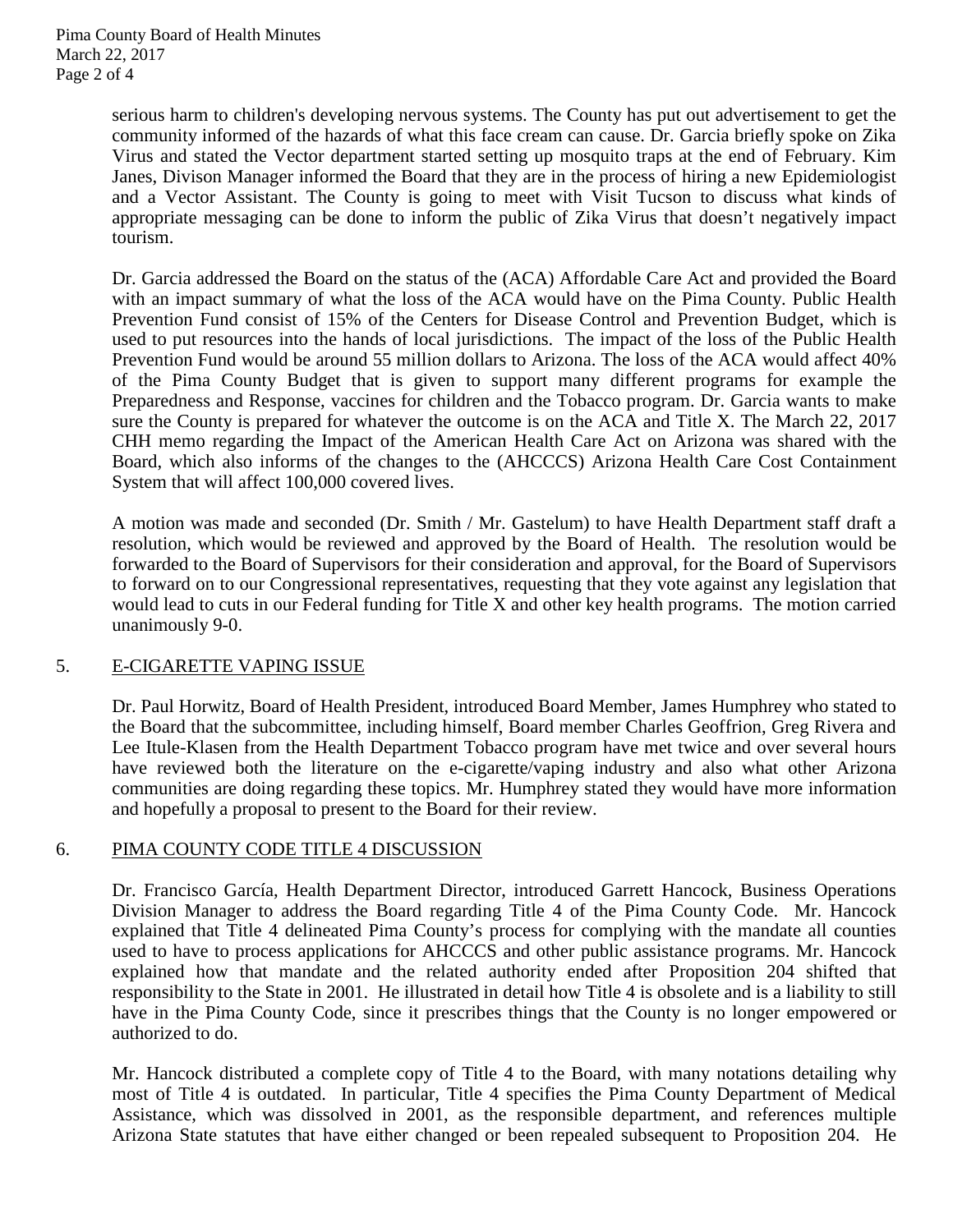recommended the Board of Health send a letter to the Board of Supervisors endorsing repeal of Title 4 as obsolete, not applicable, and unenforceable, and that the Health Department put the issue on the Board of Supervisors agenda for action.

A motion was made and seconded (Dr. Horwitz / Mr. Gastelum) to have the Board of Health send a letter to the Board of Supervisors endorsing repeal of Title 4 as obsolete, not applicable, and unenforceable, and the Health Department would put it on the Board of Supervisors agenda for action. The motion carried unanimously 9-0 to endorse repeal of Title 4.

## 7. PIMA COUNTY CLINICAL SERVICES UTILIZATION DATE

Dr. Francisco García, Health Department Director Introduced Dr. Donald Gates, Business Operations Program Manager to address the Board on clinical services utilization data for 2016. Dr. Gates provided a brief background on the Electronic Health Record (EHR) implementation, which began in September 2015 and was complete by January 2016. At that point the EHR was in use at all Health Department clinical services sites.

The EHR allows for rapid aggregation of data and generation of reports across a wide variety of categories. Dr. Gates presented selected data on calendar year patients and service utilization. Selected elements include:

- In 2016 18,090 patients presented for services at 10 service sites;
	- o Age, race, ethnicity and zip-code data was presented;
- 37,128 patient visits were documented. The services provided were:
	- o Family Planning, 7,978 visits;
	- o Immunization, 12,437 visits;
	- o STD/HIV, 4,626 visits;
	- o Tuberculosis, 5,289; and
	- o 7,156 "Telephone Encounters".
- Insurance Status was detailed, showing nearly 85% of patients report no insurance or may be uninsured;
	- o Of the 15% of patients that were insured, the top insurers are
		- University Family Care at 29%;
		- United Health Care Community 18%;
		- Health Choice 12%;
		- Blue Cross Blue Shield 9%:
		- United Healthcare (Private) 8%.

Dr. Gates then answered questions from the Board.

#### 8. CALL TO AUDIENCE

There were no speakers from the audience.

## 9. SUMMATION OF ACTION ITEMS AND PROPOSED AGENDA ITEMS

Dr. Horwitz gave a summary of the agenda items.

The February 22, 2017 Minutes were adopted as written. The motion carried unanimously 9-0.